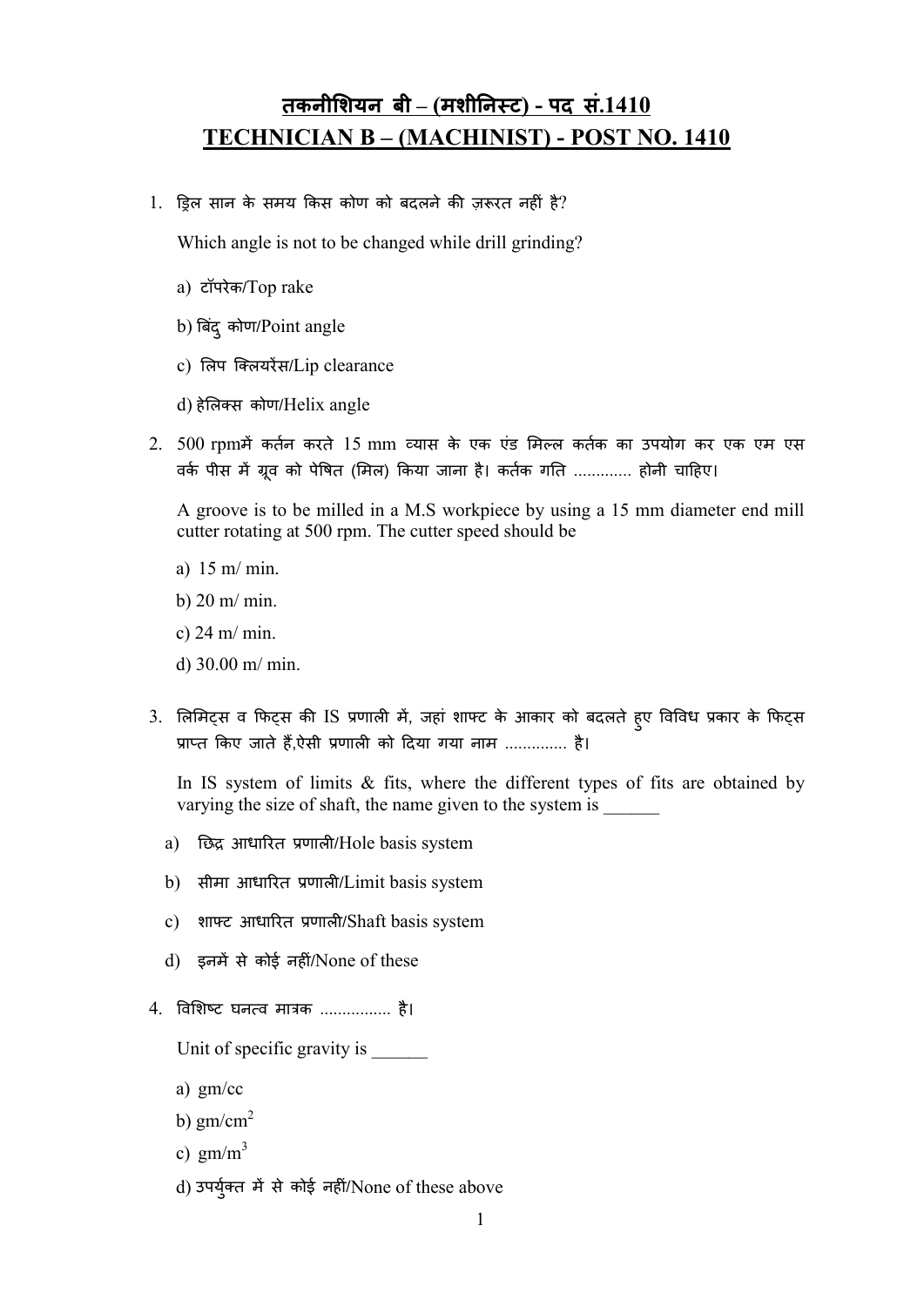- 5. शीतलक के रूप में प्रयुक्तविलेय तेल व जल के बीच का सामान्य अनुपात ............ है। The general ratio of soluble oil and water used as coolant is
	- a)10:1
	- b)1:10
	- c)1:20
	- d)20:1
- 6. एक जू ल ............ के बराबर है।

One Joule is equal to

- a) 0.1 N-m
- b) 1 N-m
- c) 10 N-m
- d) 100 N-m
- 7. हु क का नयम .............. के लए उचत है।

Hook's law holds well up to

- a) पराभव बिंद्/Yield point
- b) आनु पातक सीमा/Proportional limit
- c) लािटक सीमा/Plastic limit
- d) विच्छेद बिंदु/Breaking point
- 8. एकल पॉइंट कर्तन औजार के फलक व पार्श्व के बीच के कोण को ............ कहते हैं। The angle between the face and flank of the single point cutting tool
	- a) फॉस कोण/False angle
	- b) क्लियरेंस कोण/Clearance angle
	- c) लप कोण/Lip angle
	- d) बिंदु कोण/Point angle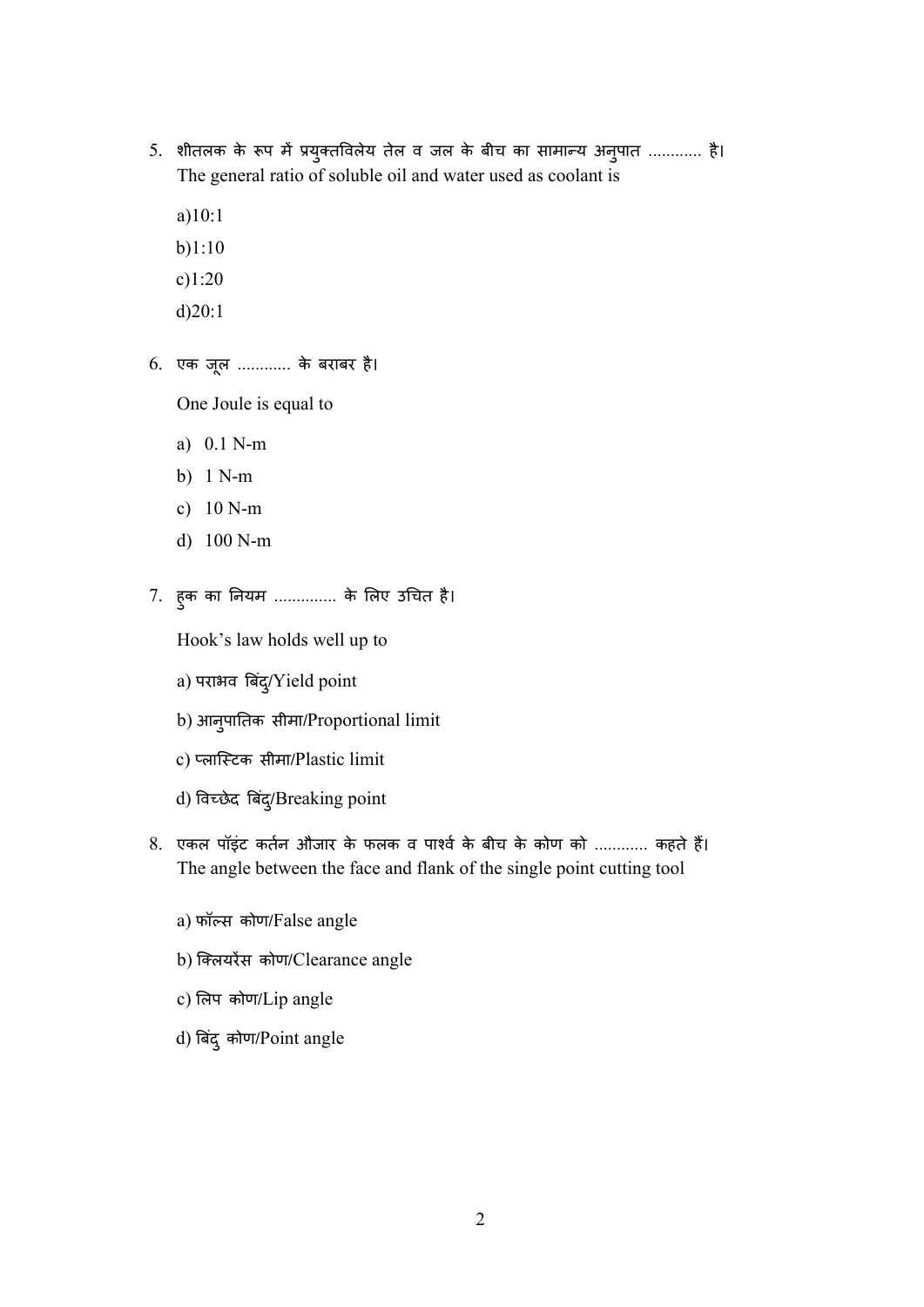9. एक सादा मिलिंग कर्तक में, एक टूथ के पीछे के भाग तथा अगले टूथ के अग्र भाग के बीच के चप अंतर को ................. कहते ह।

In a plain milling cutter, the chip space between the back of one tooth and the face of the next tooth is called

- a) फेस/Face
- b) फलेट/fillet
- c) गैश/Gash
- d) **ਗੋਂਤ/land**
- $10.3$ गप मिल्लिंग में, चिप की मोटाई ............ है।
	- In up milling, the thickness of chip is
	- a) कर्तन के आरंभ में निम्नतम तथा कर्तन के अंत में अधिकतम

minimum at the beginning of the cut and maximum at the end of cut

b) कर्तन के आरंभ में अधिकतम तथा कर्तन के अंत में निम्नतम

maximum at the beginning of the cut and minimum at the end of the cut

- c) पू रे कतन के दौरान समान/uniform through out the cut
- d) उपर्युक्त में से कोई नहीं/none of these
- 11. एक मू ल शॉट वह है, िजसम

A basic shaft is one whose

- a) निम्न विचलन शून्य है/lower deviation is zero
- b) ऊपरी विचलन शून्य है/upper deviation is zero
- c) निम्न व ऊपरि विचलन शून्य है/lower and upper deviation is zero
- d) उपर्युक्त में से कोई नहीं/none of these
- 12. दृढ़ीकृत इस्पात के मृदुलन के लिए प्रयुक्त ऊष्मा उपचार प्रक्रिया ............ है।

The heat treatment process used for softening hardened steel is

- a) कार्बुरीकरण/Carburizing
- b) सामायीकरण/Normalizing
- c) अनीलन/Annealing
- d) टैम्परिंग/Tempering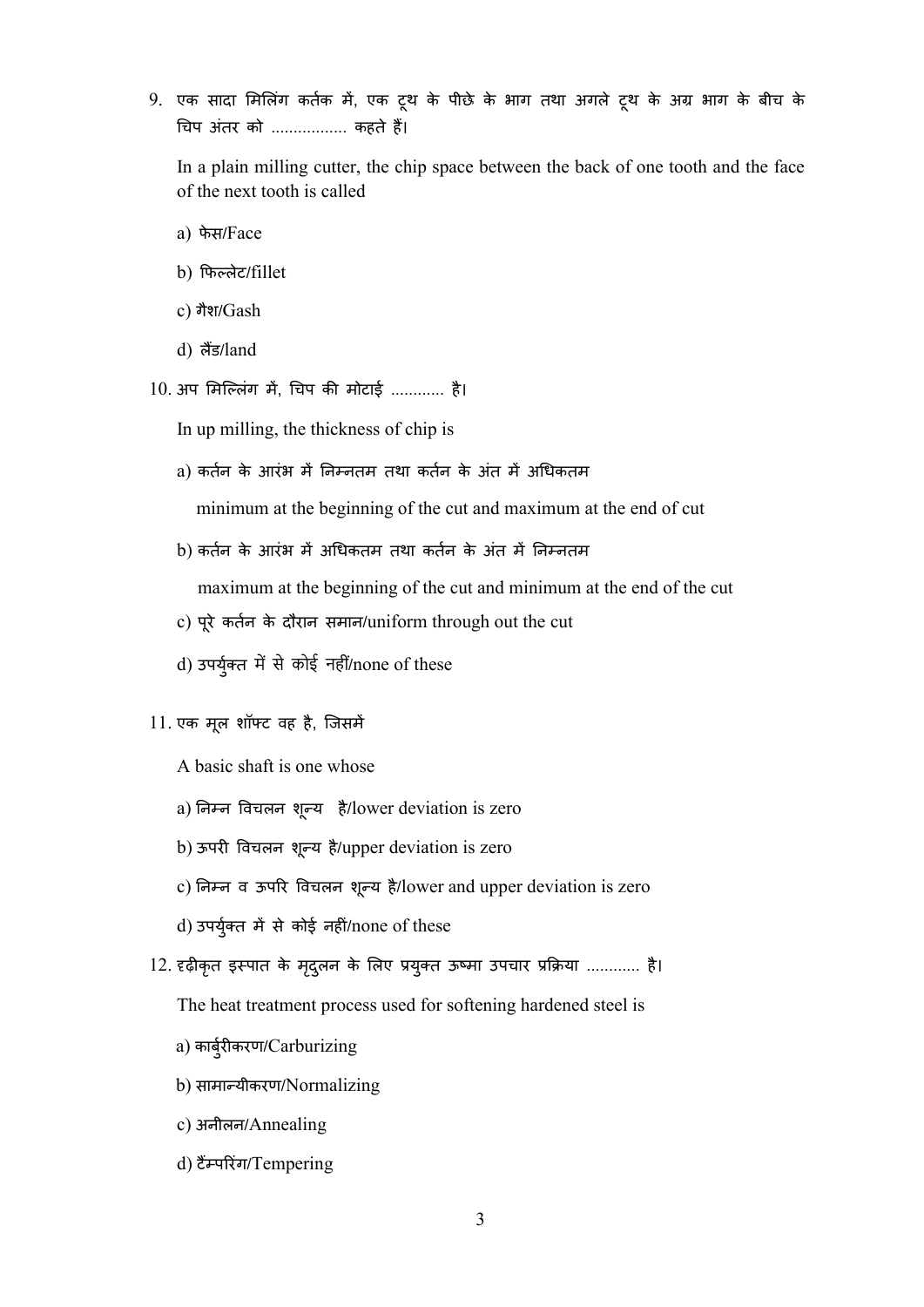13. S.I इकाई में ऊर्जा का मात्रक ......... है। The unit of energy in S.I unit is

a)डाइन/Dyne

b)वाट्ट/Watt

c)Kg-m

d)जू ल/Joule

 $14$ . निम्नलिखित में से कौन-सा 3व  $7/2$ के बीच का भिन्न/प्रभाज है?

Which of the following is a fraction between 3 and 7/2?

a)14/5

- b)13/4
- c)16/6
- d)12/5
- 15. तबल का मतलब ............. है। Stress means:
	- a) क्षेत्रफल/भार/Area/ Load
	- $b)$  भार X क्षेत्रफल/Load X Area
	- c) लंबाई में परिवर्तन/मूल लंबाई/Change in length/ Original length
	- d) भार/क्षेत्रफल/Load/ Area
- $16.$  1मीटर चौड़ाई, 1मीटर लंबाई तथा 1 mm मोटाई के आकार के मृद् इस्पात शीट (घनत्व  $7.8$ g/cc)का भार ............... है। Weight of Mild Steel sheet (density 7.8 g/cc) of size 1 meter width ,1meter length and 1 mm thickness is---------------
	- a) 78 kg
	- b) 7.8 kg
	- c) 0.78 kg
	- d) 1 kg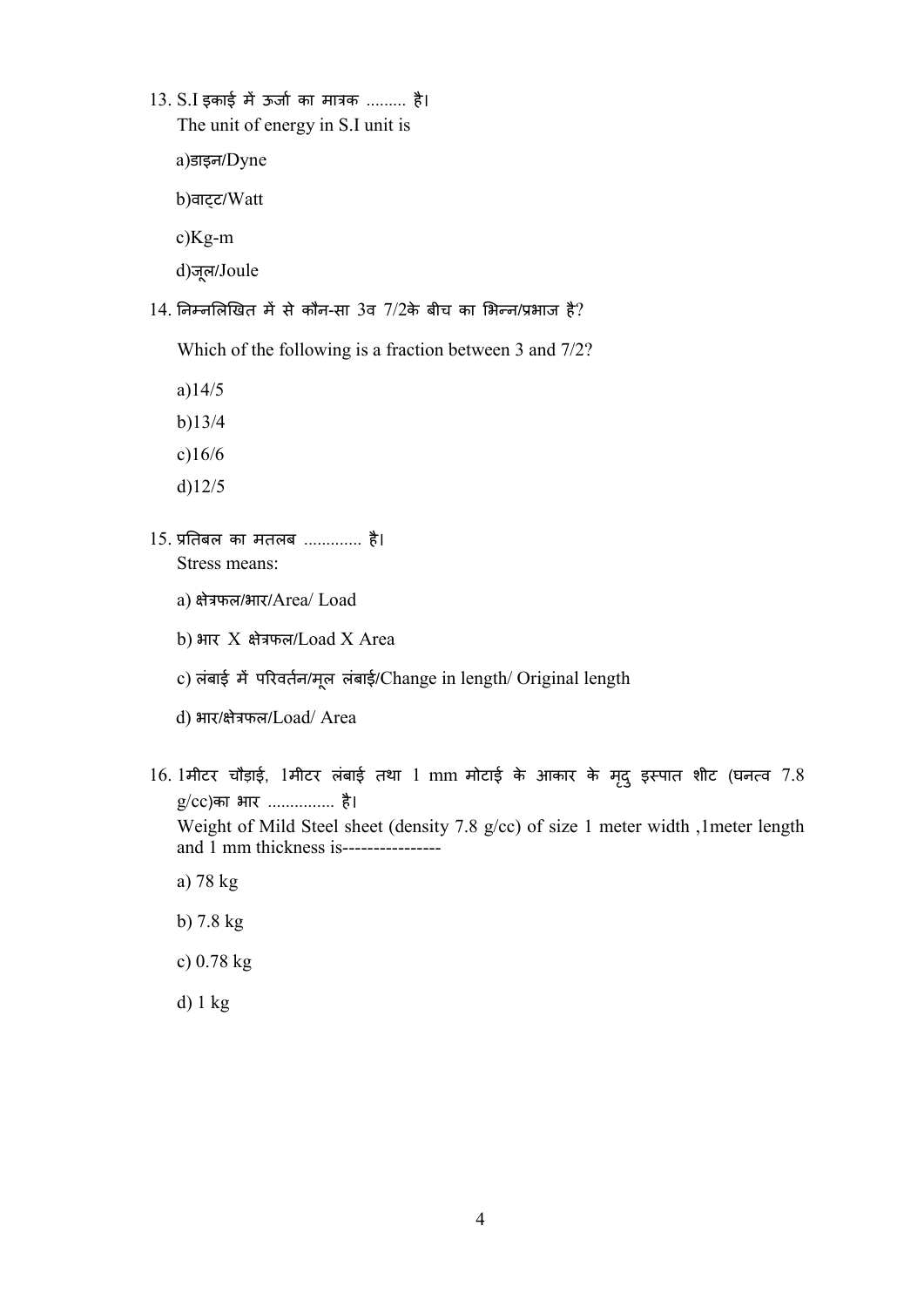17. मृद् इस्पात में कार्बन का अंश .......... है।

The carbon content in Mild Steel is-------------.

- a) 0.2 से/to 0.6 %
- b) 0.15 से/to 0.3 %
- c) 0.6 से/to 0.8 %
- d) 0.1 से/to 0.2 %
- 18. एक रैक में टूथ की मोटाई ............ द्वारा मापी जाती है। The tooth thickness of the rack is measured by
	- a) सार्विक वेर्नियर कैलिपर/Universal Vernier Caliper
	- b)गयर टूथ वेनयर कै लपर/Gear tooth Vernier Caliper
	- c)फ्लैंज माइक्रोमीटर/Flange micrometer
	- d) गयर टेटर/Gear tester
- 19. वकृत का यूनट ............. है।

Unit of strain is:

- a)  $N/mm^2$
- b) KPa
- c)  $N/m<sup>2</sup>$
- d) उपर्युक्त में से कोई नहीं/None of the above
- 20. आर्द्रता तीव्रक............. पर आधारित है।
	- Hydraulic intensifier employs:
	- a) आर्केमेडिस सिद्धांत/Archimedes principle
	- b) पाकल का नयम/Pascal's law
	- c) बर्नौली सिदधांत/Bernoulli's principle
	- d) यू टन का नयम/Newton's law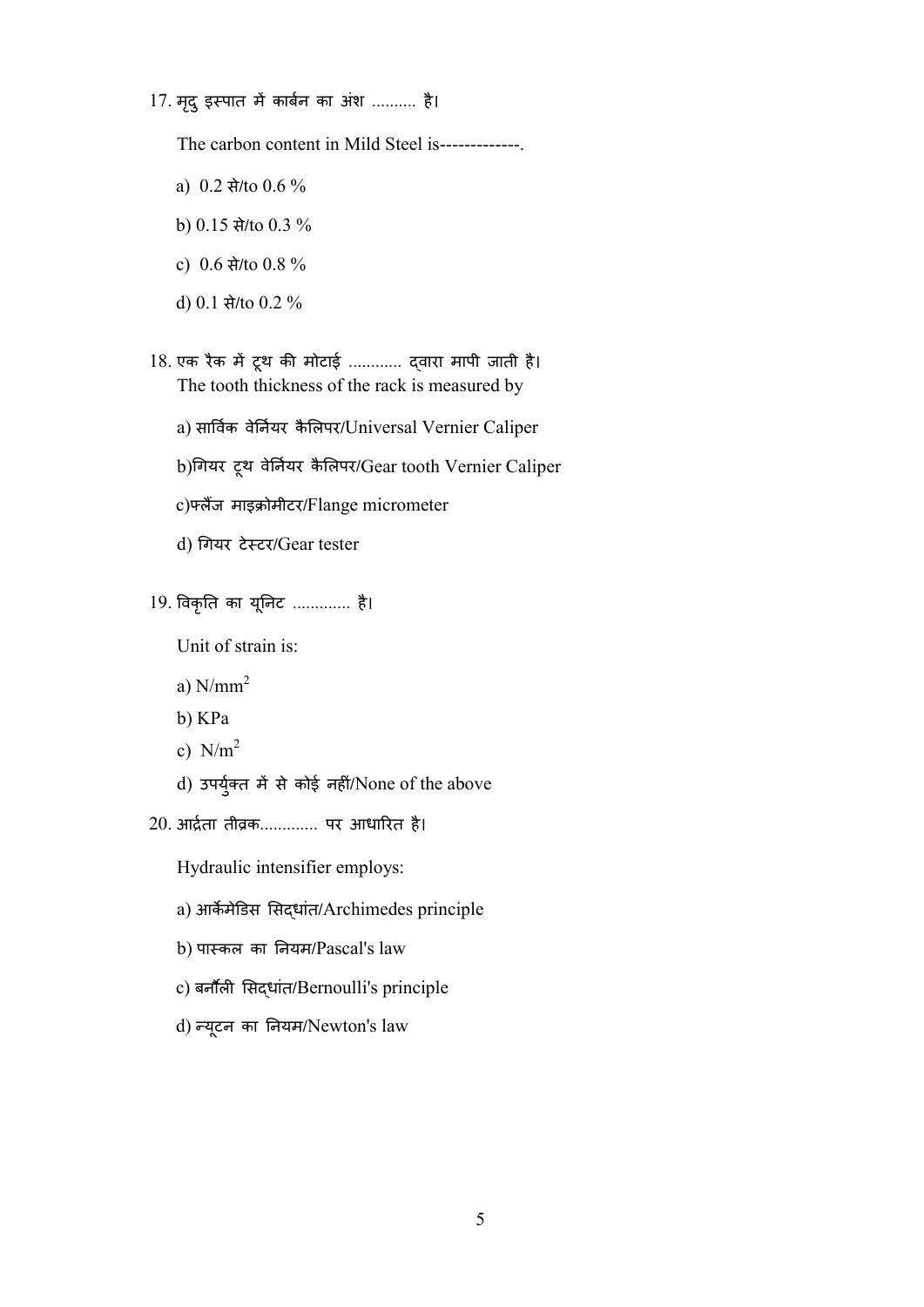21. 37 °C ................के बराबर है।

- $37^{\circ}$ C is equal to:
- a)  $100.4$ <sup>o</sup> F
- b)90.  $4°$  F
- c) 98. 4ᵒ F
- d) $114°$  F
- 22. 4cm व्यास के एक अर्धवृत्त का क्षेत्रफल .................... है। Area of a semicircle of diameter 4cm is:
	- a)  $6\frac{1}{7}$ cm<sup>2</sup>
	- b)  $6\frac{2}{7}$  cm<sup>2</sup>
	- c)  $6\frac{4}{7}$  cm<sup>2</sup>
	- d)  $6\frac{1}{7}$  cm<sup>2</sup>
- 23. जल का घनव ............ है।

Density of water is:

- a) 1000kg/m<sup>3</sup>
- b) $1\text{kg/m}^3$
- c)  $100\text{kg/m}^3$
- d) 10kg/m<sup>3</sup>
- $24$ . सामान्य प्रयोगों के लिए रूक्षता मान को N1से लेकरN12में ग्रेड किया जाता है। माइक्रोन में N1ग्रेड मान .......... है।

For general application, roughness values are graded as N1 to N12. The N1 grade value in microns is

- a) 0.025
- b) 0.05
- c) 0.1
- d) 0.4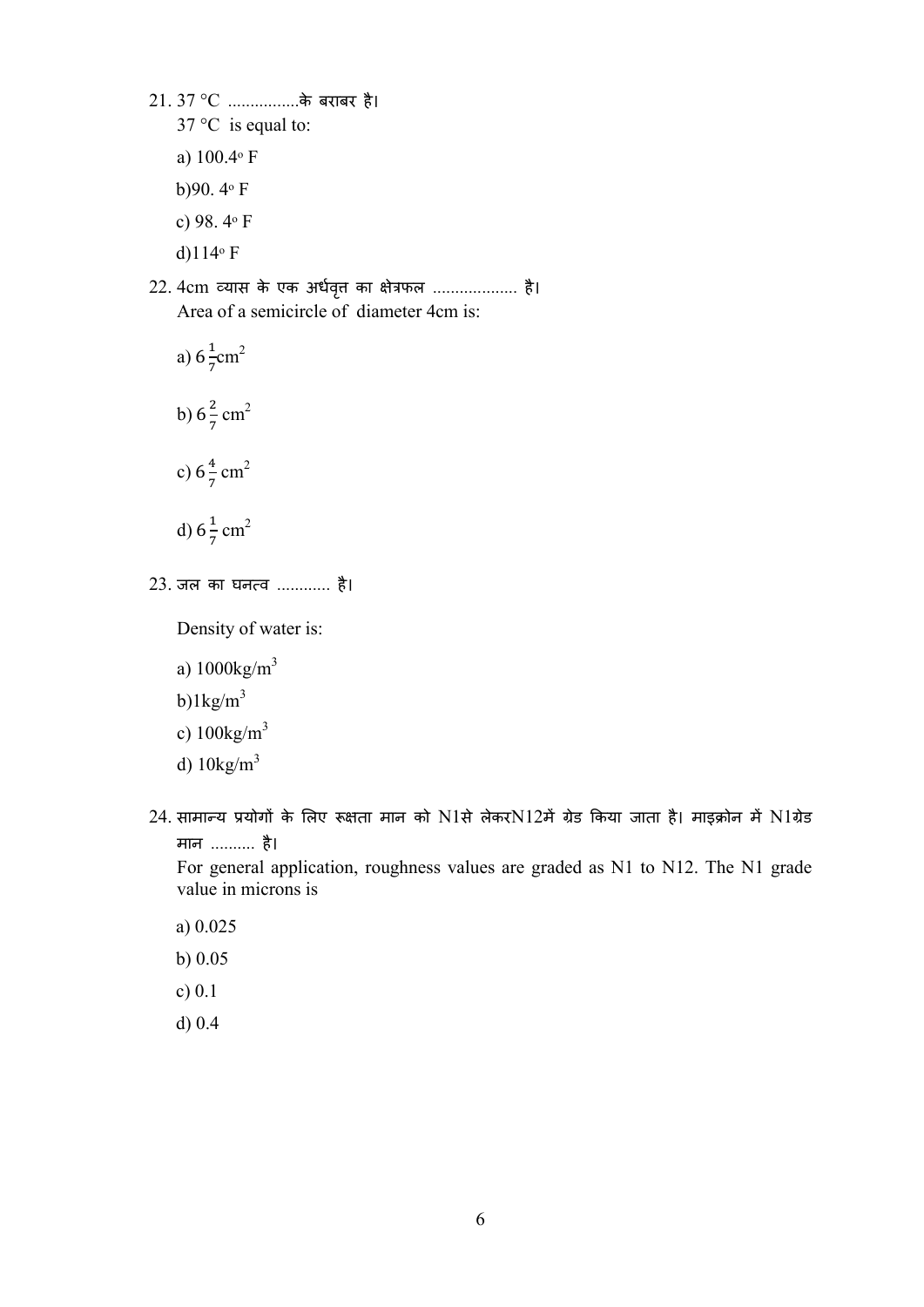$25.$  mm/minमें कुल फीड का आकलन करें।दी गई डाटा:फीडप्रति ट्थ- $0.05$  mm, कर्तक में टीथ की संख्या-10, तर्कु(स्पिंडल) गति-110 rpm।

Calculate the total feed mm/min. Data given : feed per tooth  $-0.05$  mm, number of teeth in cutter – 10, Spindle Speed – 110 rpm.

- a) 45 mm/min
- b) 50mm/min
- c) 55 mm/min
- d) 60 mm/min
- $26$ . समांतर शाफ्ट के बीच गति संचार के लिए निम्नलिखित में से किस गियर का उपयोग किया जाता है?

Which one of the following gears are used to transmit motionbetween parallel shafts?

- a) हेलकल गयर/Helical gear
- b) वर्म गियर/Worm gear
- c) बवेल गयर/Bevel gear
- d) हेलकल बवेल गयर/Helical bevel gear
- 27.231क्षोंमें नियत बिंदु से किसी वस्तु के स्थान की संख्यात्मक अभिव्यक्ति का वर्णन करनेवाले संख्यात्मक प्रणाली को .............. कहते हैं।

The numerical system that describes the location of an object by numerically expressing the distance from a fixed point along 2 axes is called

- a) सदश नदशी/Vector Co-ordinate System
- b) ध्रुवीय निर्देशी/Polar Co-ordinate System
- c) कार्टेशियन निर्देशी/Cartesian Co-ordinate System
- d) सीएनसी नदशी/CNC Co-ordinate System
- 28. वर्कपीस व्यास 114 mm व हेलिक्स 358 mmअग्रता से युक्त हेलिक्स कोण(के करीब) का आकलन कर।

Calculate the helix angle(nearest to), having lead of helix 358 mm and work piece diameter 114 mm

- a) 60°
- b)  $30^\circ$
- c)  $45^\circ$
- d) 34°45'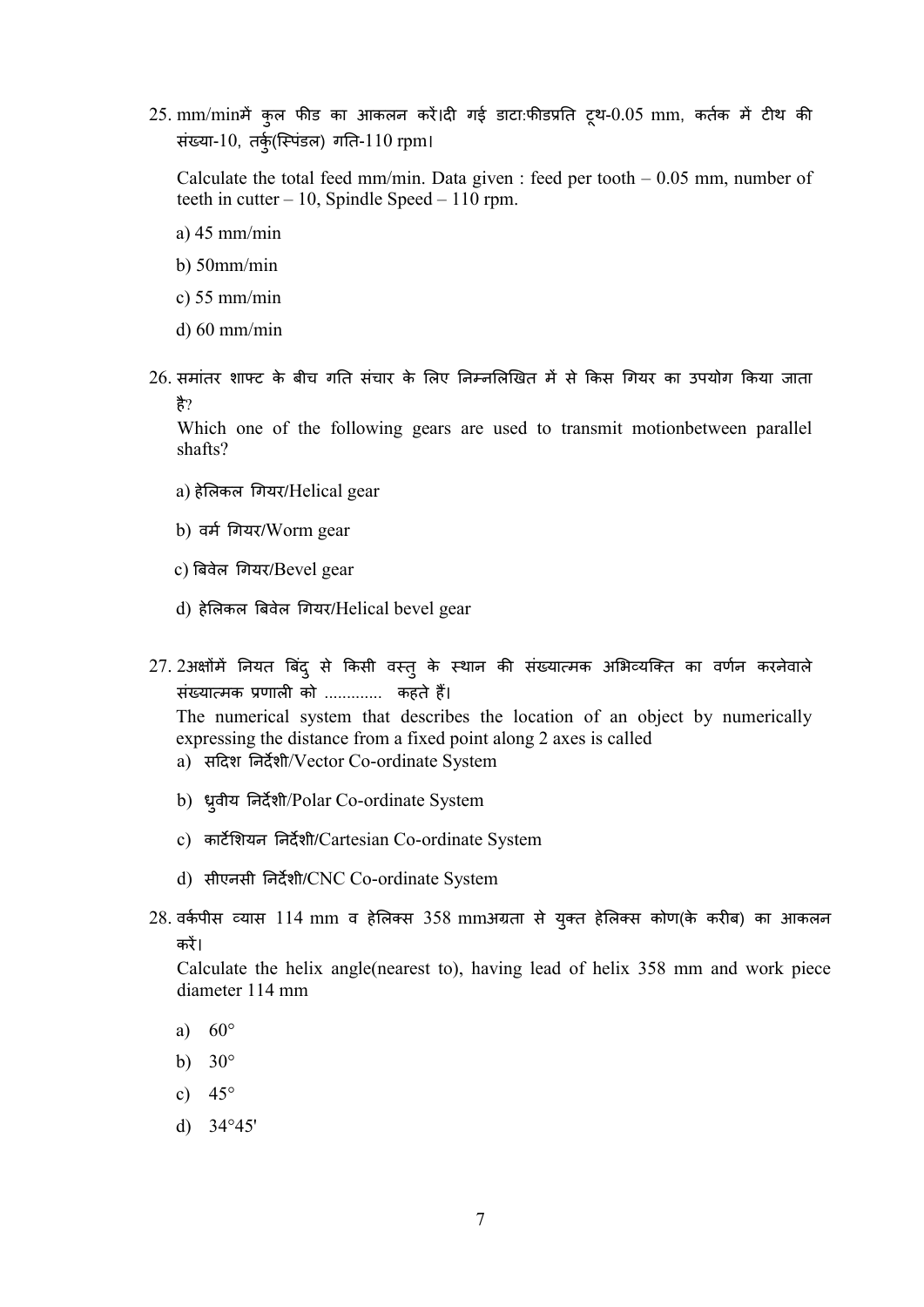## 29. रैपिड इंडेक्स प्लेट, स्पिंडल नोस के ............. छोर में सामान्यतः लगाए जाते हैं।

The rapid index plate is generally fitted in to the end of the spindle nose.

- a) पच/Rear
- **b) अग्र/Front**
- c) कॉलेट होडर/Collet holder
- d) गयर/Gear

 $30$ . निम्नलिखित में से कौन-सी प्रक्रिया एक ही औजार से की जा सकती है?

Which of the following operation can be done by the same tool

- a) रीमिंग व टैप्पिंग/Reaming and tapping
- b) काउंटरबोरिंग व स्पॉट फेसिंग/Counterboring and spot facing
- c) ड्रिल्लिंग व फेसिंग/Drilling and facing
- d) उपर्युक्त सभी/All of the above
- 31. स्पेड ड्रिल के लिए .......... हेलिक्स कोण का उपयोग किया जाता है। For spade drill helix angle is used.

a)बड़ा/Large b) छोटा/Small य/Zero d) मयम/Medium

32. अधकतम यास(D) 90mm, छोटे यास(d) 80mm तथा लंबाई(L) 1cmसेयु तशाटकेकोनीसीट मानKकपहचानकर।

Find the conicityvalue K of a shaft having maximum diameter(D) 90mm, small diameter (d) 80mm, & length (L) 1cm

- a)0.1 b)1.0 c)10.0 d)11.0
- 33. अधात्विक पदार्थों के कर्तन के लिए .............. औजार पदार्थ अच्छा है। -----------tool material is good for cutting non-metallic materials
	- a) कार्बन स्टील/Carbon steel
	- b) उच्च गति स्टील/High speed steel
	- c) टैलाइट/Stellite
	- d) उपर्युक्त सभी/All of the above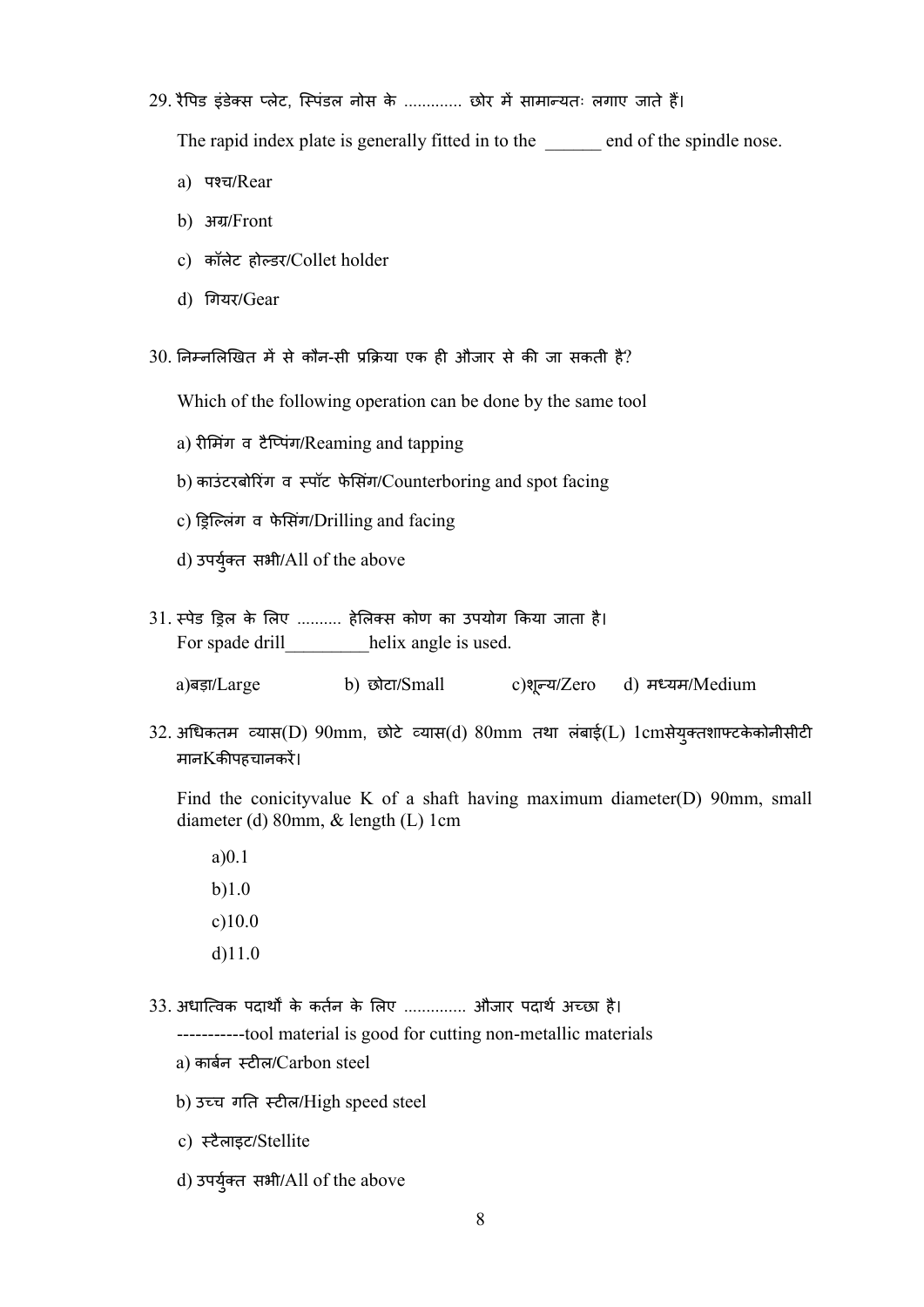34. ...................पदार्थ के स्ट्रिप का उपयोग कर मशीन गाइड वेयज़ के स्टिक-स्लिप घर्षण को कम कया जा सकता है।

Stick-slipfriction in Machine guide ways can be reduced by using strips of material such as -----

- a) पॉलि टेट्रा फ्लोराइड/Poly tetra fluoride
- b) पॉलि टेट्रा फ्लूरोएथलीन/Poly tetra fluoroethylene
- c) टसाइट/Turcite
- d) कांय/Bronze
- $35.$  प्रथम उपचार के ABC में B का मतलब क्या है?

What stands for **B** in **ABC** of first aid ?

- a) ब्लीडिंग/Bleeding
- b) ब्रीथिंग/Breathing
- c) लॉकंग/Blocking
- d) बर्निंग/Burning
- 36. यदि ड्रिल टेपर शैंक, मशीन तर्कु से भी बड़ा हो तोड़िल धारण करने के लिए कौन-से ड्रिल धारण उपकरण का उपयोग कयाजाता है?

Which drill holding device is used to hold a drill taper shank bigger than machine Spindle ?

- a) स्लीव/Sleeve
- b) सॉकेट/Sockets
- c) ड़िल चक/Drill chuck
- d) कॉलेट/Collets
- 37. प्लंगर के रैखिक गति को पोइंटर के घूर्णन गति में परिवर्तित करने हेतु किस प्लंजर प्रकार DTI यावध का उपयोग कया जाता है?

What mechanism is used in plunger type DTI to convert linear motion of plunger to Rotary motion of pointer ?

- a) वर्म व वर्म गियर क्रियाविधि/Worm &worm gear mechanism
- b) रैक व पिनियन क्रियाविधि/Rack  $&$  Pinion mechanism
- c) स्क्रूव नट क्रियाविधि/Screw & Nut mechanism
- d) स्क्रोल व लीवर क्रियाविधि/Scroll & Lever mechanism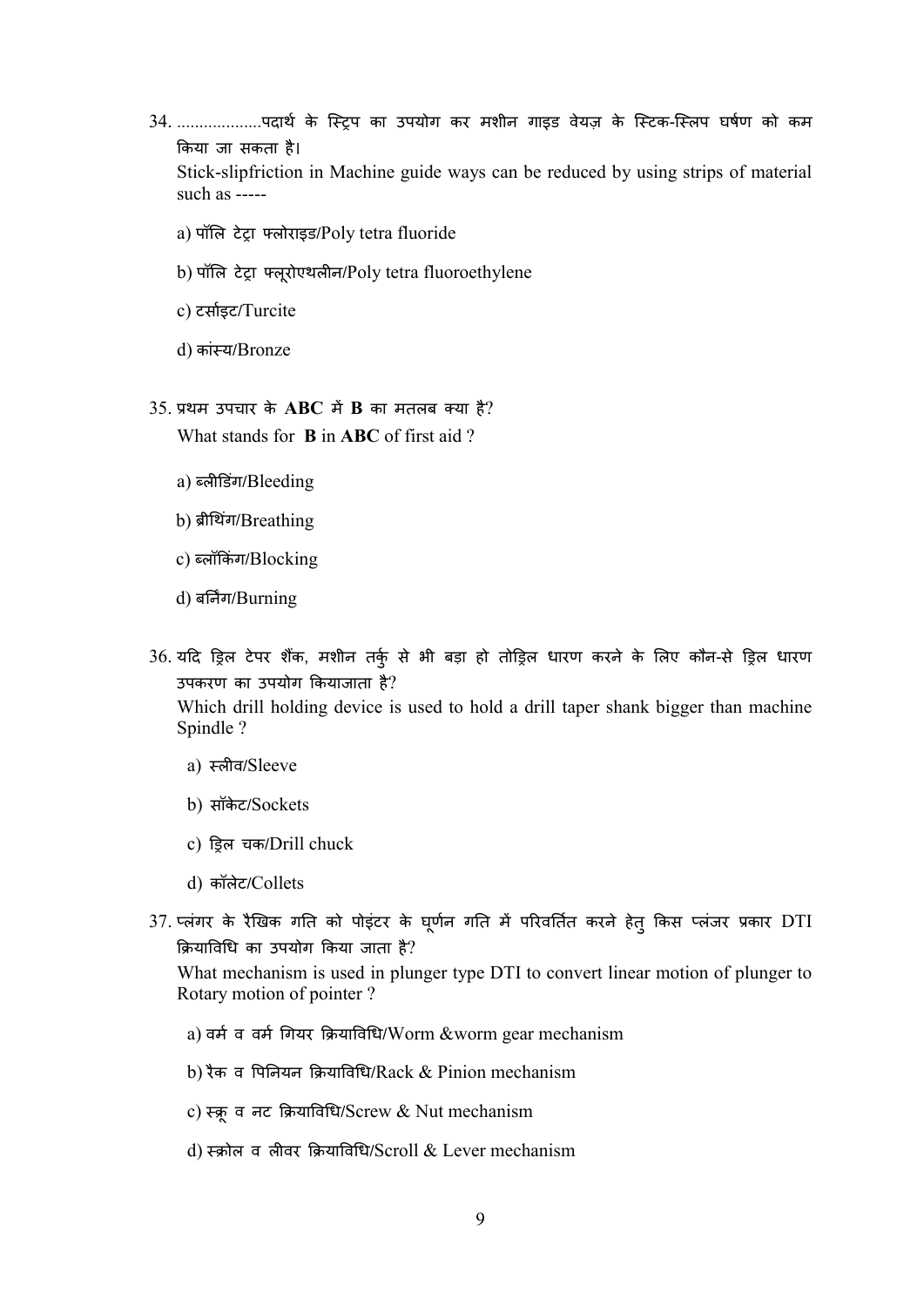$38$ . एक शैपर में दी गईफीड क्रियाविधि का नाम क्या है? What is the name of feed mechanism provided in a shaper ?

a) पॉल व रैचट क्रियाविधि/Pawl & Ratchet mechanism

b)द्रवचालित क्रियाविधि/Hydraulic mechanism

c) रैक व पिनियन क्रियाविधि/Rack  $&$  Pinion mechanism

d)वर्म व वर्म गियर क्रियाविधि/Worm & worm gear mechanism

39. BIS SYSTEM में कितने मूल सहयता ग्रेड हैं?

How many fundamental tolerance grades are in BIS SYSTEM ?

a)10

b)12

c)15

d)18

40. निम्नलिखित में से कौन-सी अंतःपुच्छ(डोवटेइल) मापन विधि है?

Which one the following is the dovetail measuring method ?

- a) मात्र रोलर का उपयोग/Using Rollers only
- b) मात्र स्लिप प्रमापी का उपयोग/Using Slip gauge only
- c) बाहरी माइक्रोमीटर का उपयोग/Using outside micrometer
- d) रोलर व स्लिप प्रमापियों का उपयोग/Using rollers  $\&$  slip gauges
- $41$ . किसी क्षैतिज मिल्लिंग मशीन में तर्कु अक्ष के समांतर वाले फीड गति का नाम क्या है?

What is the name of feed movement which is parallel to the spindle axis in a Horizontal milling machine ?

- a) अनुदैर्घ्य फीड/Longitudinal feed
- b) क्रोस फीड/Cross feed
- c) ऊवाधर फड/Vertical feed
- d) घू णन फड/Rotary feed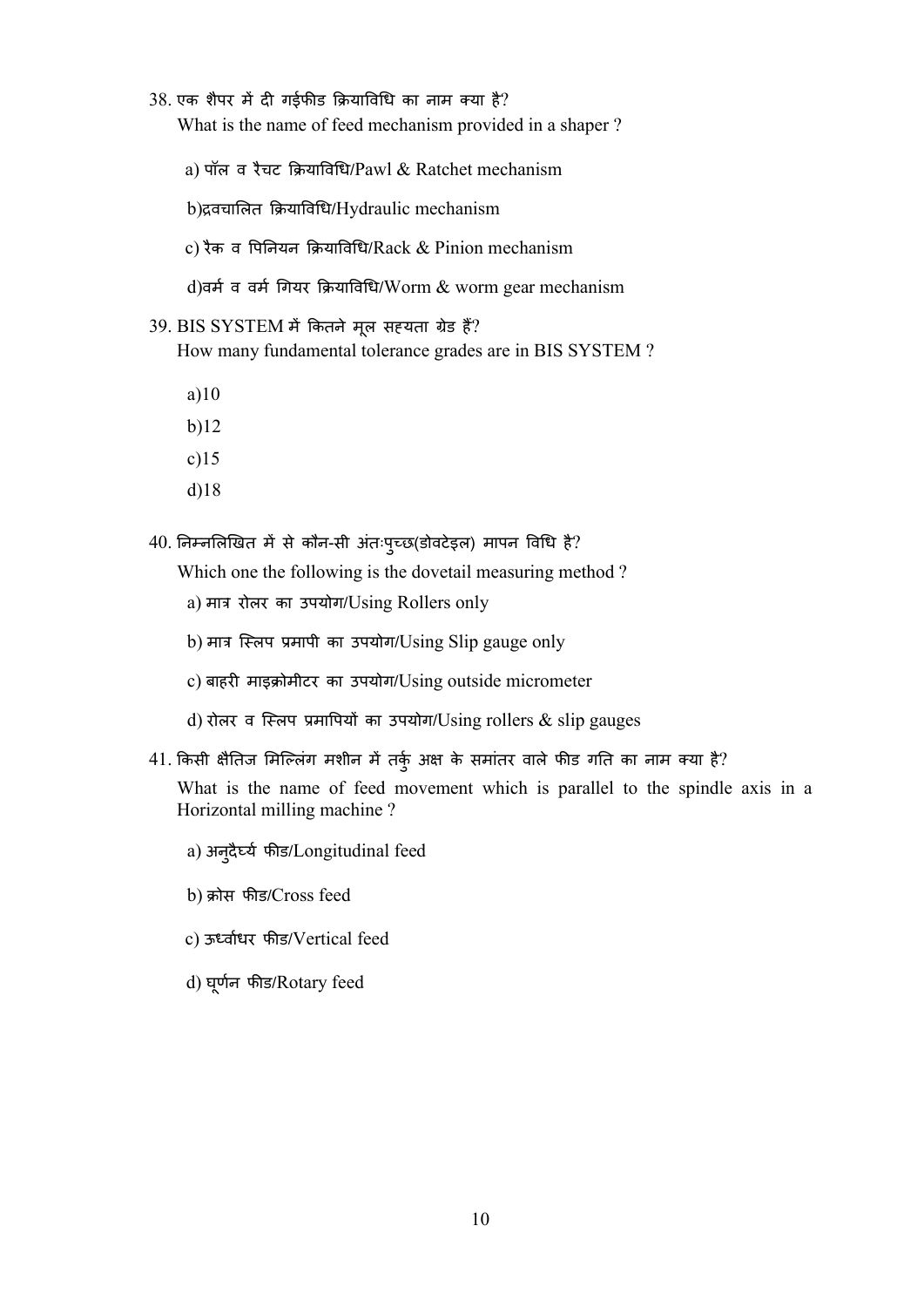## 42. निम्नलिखित में से कौन-सा एक कृत्रिम अपघर्षी है?

Which one of the following is an artificial abrasive ?

- a) कोरंडम/Corundum
- b )एमर/Emery
- c) सलकन काबाइड/Silicon carbide
- d) हरा/Diamond
- $43.$  हरित सिलिकन कार्बाइड सान चक्र(ग्राइंडिंग व्हील)का उपयोग कर किस पदार्थ को पीसा जाता है? Which material is ground using green silicon carbide grinding wheel ?
	- a) मृदु इस्पात/Mild steel
	- b) ढलवां लोहा/Cast iron
	- c) पीतल/Brass
	- d) सीमटत काबाइड/Cemented carbide
- 44. ब्राउन एंड शार्प शीर्ष के साथ कितने इन्डेक्स प्लेटों का उपयोग किया जाता है? How many index plates are used along with Brown&Sharpe dividing head ?
	- a) 1
	- b) 2
	- c) 3
	- d) 4
- $45$ . सान चक्र(ग्राइंडिंग व्हील)चिहनक  ${\bf 51\text{-}A\text{-}46\text{-}H\text{-}5\text{-}V\text{-}8}$  में,  ${\bf H}$  किसका सूचक है? In a grinding wheel marking 51-A-46-H-5-V-8, What is indicated by H ?
	- a) अपघर्षी/Abrasive
	- b) ग्रेन आकार/Grain size
	- c) ग्रेड/Grade
	- d) संरचना/Structure
- $46.$  निम्नलिखित में से कौन-सा मानक टेपर, स्व-होल्डिंग टेप है?

Which one of the following standard tapers is self- holding type?

- a) मोस टेपर/Morse taper
- b) ब्राउन एंड शार्पटेपर/Brown and sharpe taper
- c) जार्नो टेपर/Jarno taper
- d) मैट्रिक टेपर/Metric taper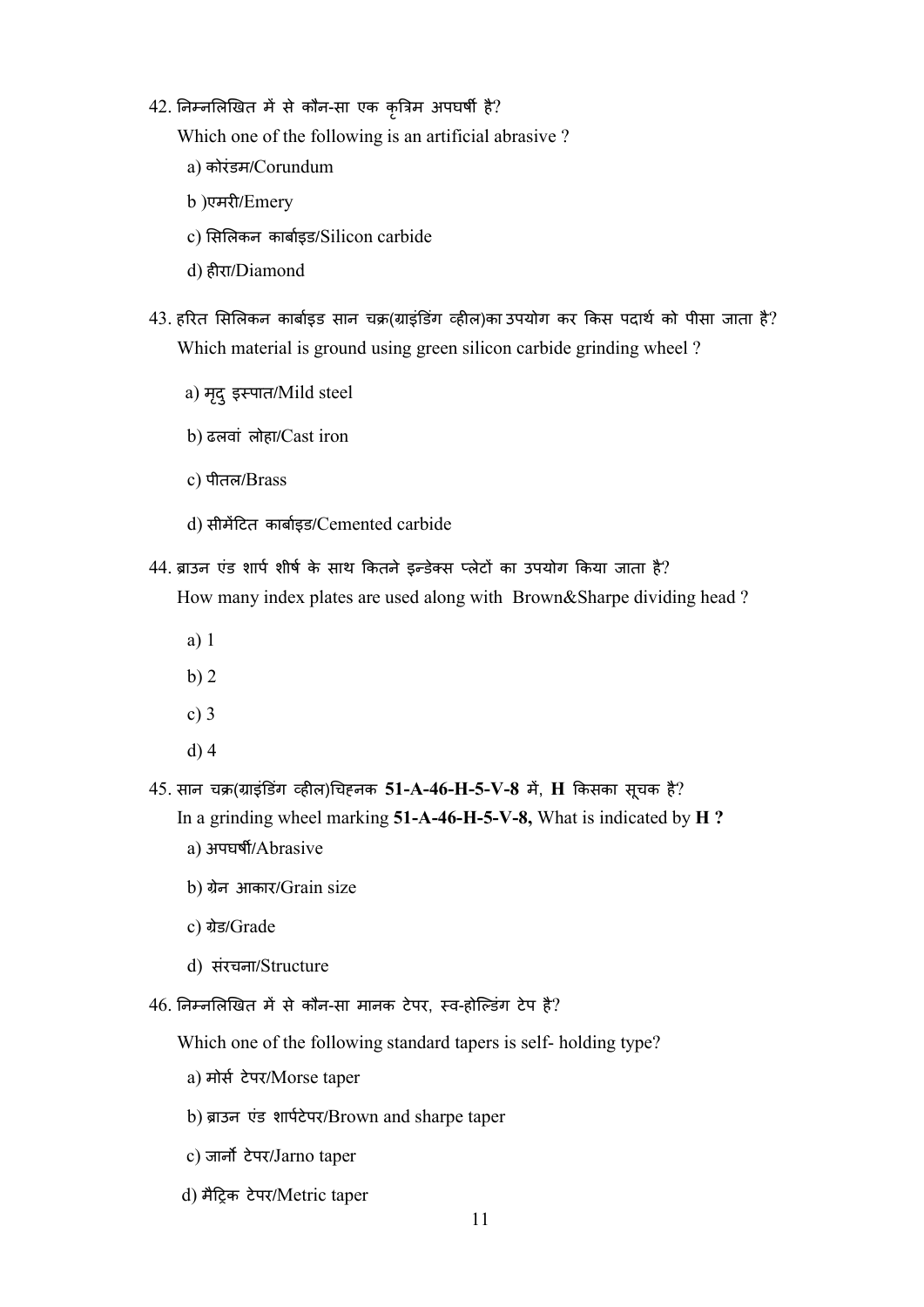$47$ . निम्नलिखित में से किस मशीन रीमर में, रीमर के आंतरिक भाग के रूप में शैंक नहीं है?

Which one of the following machine reamers does not have the shank has integral part of the reamer?

- a) रोस रमर/Rose reamer
- b) शेल रमर/Shell reamer
- c) चक्किंग रीमर/Chucking reamer
- d) मशीन जिग रीमर/Machine jig reamer
- 48. मशीन औजार बिल्डर द्वारा किन कोड सूची को परिभाषित व कार्यान्वित किया गया है?

Which list of codes are defined and implemented by the machine tool builder

- a) M कोड/codes
- b) G कोड/codes
- c) N कोड/codes
- d) T कोड/codes
- 49. सीएनसी प्रणाली में X व Z दिशा में टर्रेट को चलाने के लिए किस प्रचालनात्मक विधा का उपयोग कया जाता है?

Which operational mode is used for moving the turret in X and Z direction in CNC system ?

- a) एकल लॉक वधा/ Single block mode
- b) ऑटो वधा/Auto mode
- c) जॉग वधा/Jog mode
- d) एडट वधा/Edit mode
- $50$ . सीएनसी मशीन में कौन-सा उपकरण उच्चतर धात् अपनयन दर प्राप्त करने में सहायक होती है? Which device assist in higher metal removal rate in a CNC machine ?
	- a) बहु िपंडल/Multi spindle
	- b) सर्वो यांत्रावली/Servo mechanism
	- c) टेक्नो जनित्र/Techno generator
	- d) रैखिक बॉल स्क्रू/Linear ball screw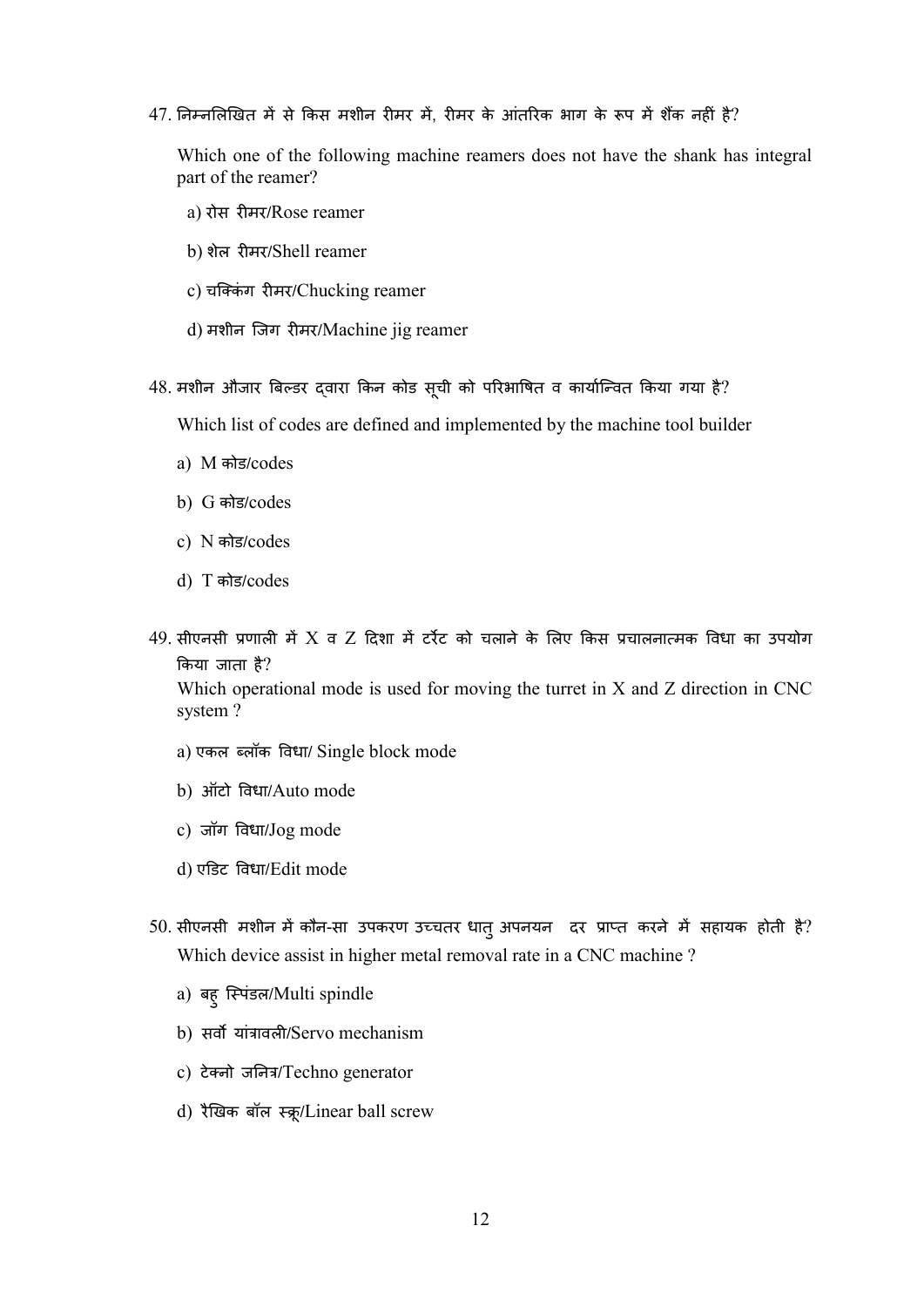$51.$  सीएनसी मशीन में सर्वो यंत्रावली का क्या उपयोग है?

What is the use of servo mechanism in a CNC machine ?

- a) मोटर द्वारा फीड में सुधार/Correction of feed by motors
- b) शीघ्र सूचीकरण/Quick indexing
- c) स्लाइड की भारी लोड गति/Heavy load movement of slides
- d) वेग त्रुटि सुधार/Velocity error correction
- $52$ . अंशाकन के लिए किस ग्रेड के सर्पण प्रमापी का उपयोग किया जाता है?

Which grade of slip gauges is used for calibration purpose?

- a)ेड/Grade 00
- b) ग्रेड/Grade 0
- c)ेड/Grade 1
- d) ग्रेड/Grade 2
- 53. कर्तन औजार की गति के कारण उत्पन्न कार्य पृष्ठ के पैटर्न को ............. कहते हैं। The pattern of the work surface caused by the movement of cutting tool is known as
	- a) पृष्ठीय गठन/Surface Texture
	- b) रूक्षता/Roughness
	- c) तरंगलता/Waviness
	- d) लेय/Lay
- 54. रैक ................. यास के गयर का एक खंड है। Rack is a segment of gear of ………………….. diameter
	- a) छोटे/Small
	- b) बहु त छोटे/Very small
	- c) अनंत/Infinite
	- d) उपर्युक्त में से कोई नहीं/ None of these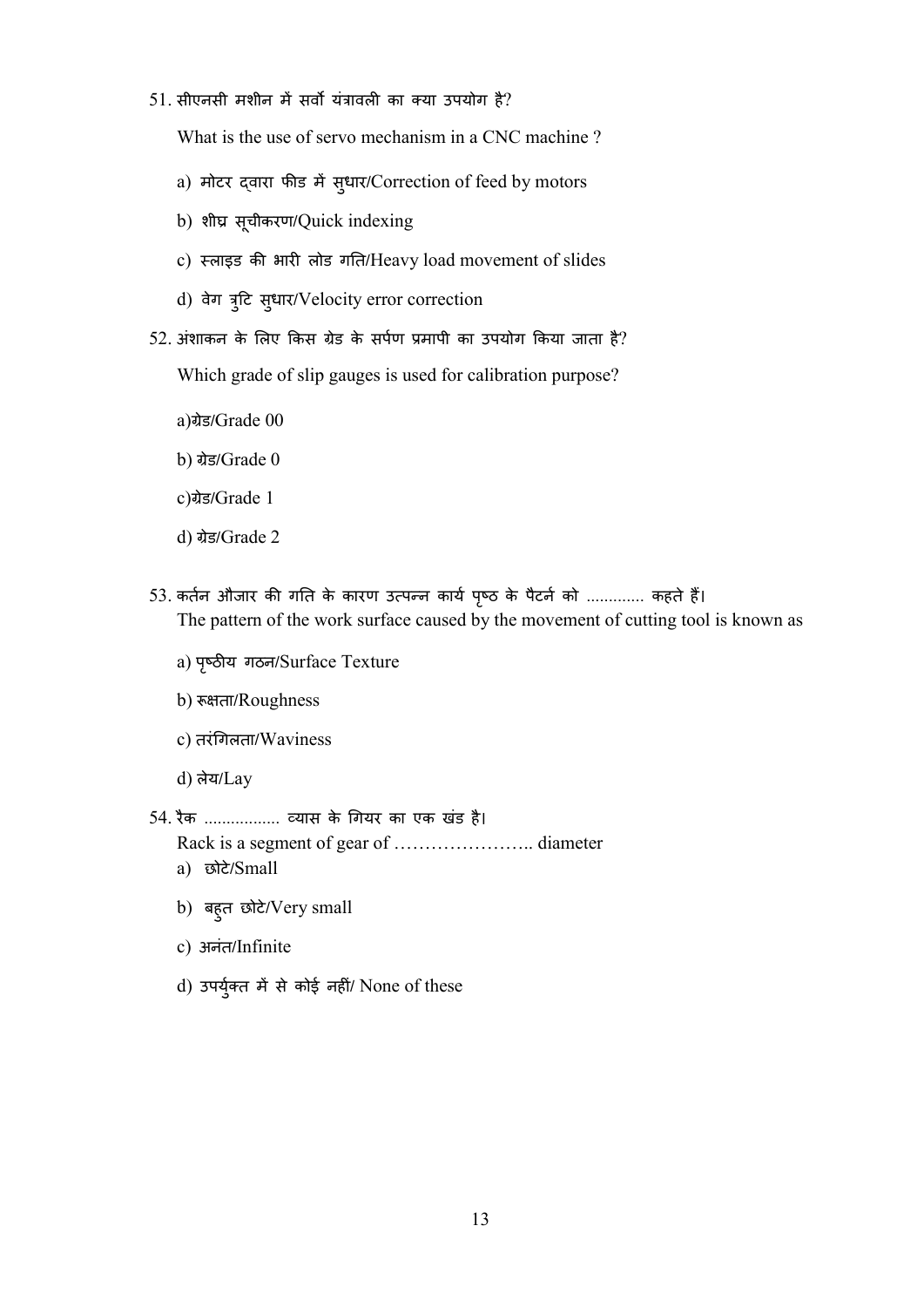- 55. बिवेल गियर ................... शैफ्ट के बीच शक्ति प्रेषण के लिए उपयोग किए जाते हैं। Bevel gears are used for transmitting power between………….. shafts
	- a) असमांतर अप्रतिच्छेदी/Non parallel nonintersecting
	- b) असमांतर प्रतिच्छेदी/Non parallel intersecting
	- c) समांतर शैट/Parallel shafts
	- d) उपयुत सभी/All the above

56. ...............आस्फाल स्नेहक(स्प्लैश लूब्रिकेशन) का उत्तम उदाहरण है। The best example for splash lubrication is

- a) रंग नेहक/Ring lubricator
- b) वक फड नेहक/Wick feed lubricator
- c) ग्रीस गन/Grease gun
- d) पंप/PUMP
- 57. बिवेल गियर को मिल्ल करते वक्त, कार्य को ...........कोण के बराबर विभाजक शीर्ष में रखा जाता है।

While milling a bevel gear, work is set on the dividing head to an angle equal to

- a) पच शंकु कोण/Pitch cone angle
- b) फेस कोण/Face angle
- c) रूट कोण/Root angle
- d) एडडम कोण/Addendum angle
- 58. बिवेल गियर के लिए कर्तन चयन करने हेतु टीथ की कल्पित संख्या का पता लगाने का समीकरण क्या है? $Z$ = टीथ की संख्या,  $\Omega$  पिच शंकु कोण।

What is the equation for finding virtual number of teeth for cutter selection for bevel gears,  $Z=$  no of teeth,  $\varnothing$  Pitch cone angle

- a)  $Z/COSO<sup>2</sup>$
- b)  $Z/COSO<sup>3</sup>$
- c)  $Z/COSO<sup>4</sup>$
- d) Z/COSØ
- 59. ैफाइट एक .............. नेहक है। Graphite is a--------------- lubricant a) ठोस/Solid
	- b) द्रव/Liquid
	- c) अध व/Semi liquid
	- d) उपर्युक्त में से कोई नहीं/None of these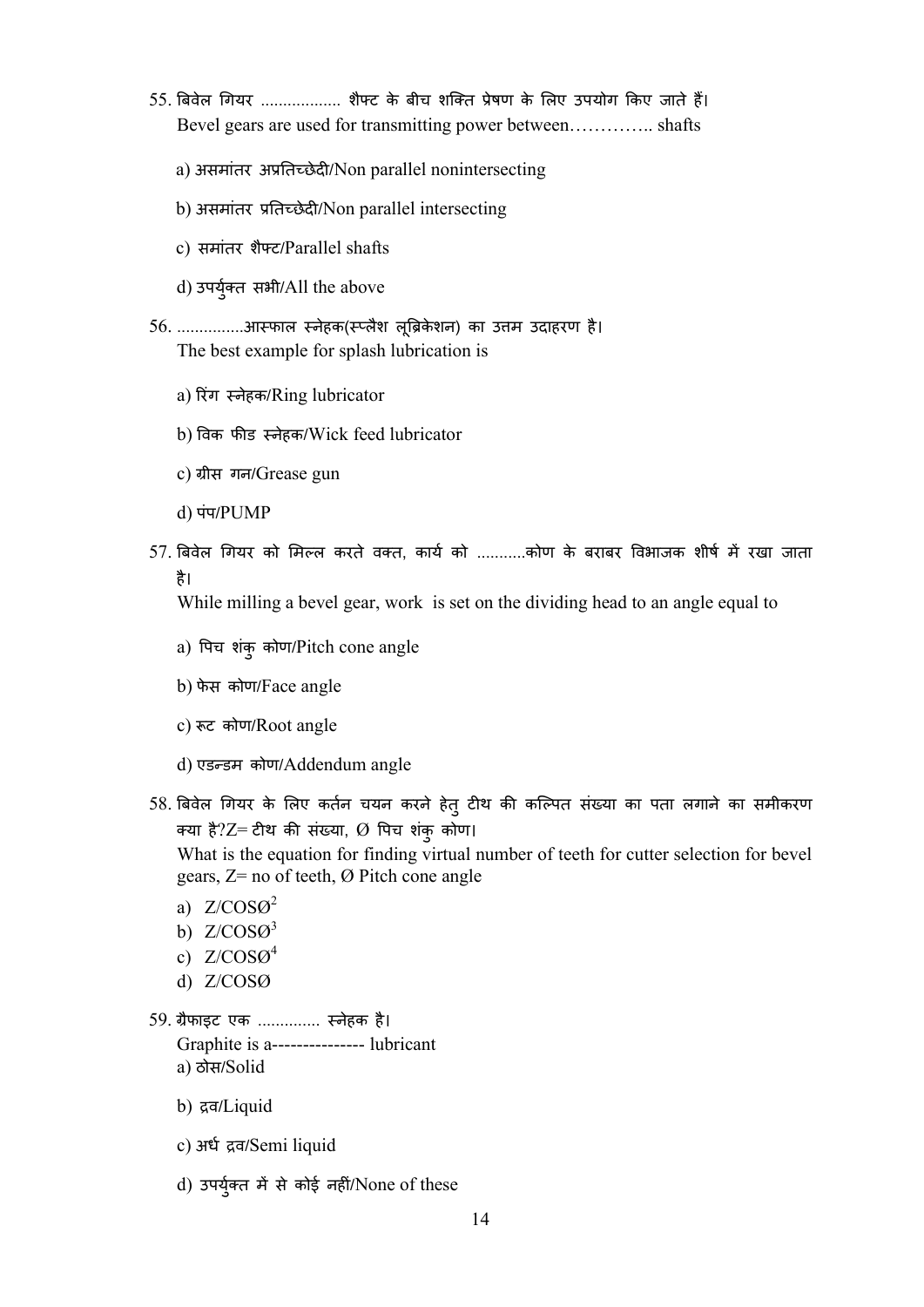$60. 120$  m/min की कर्तन गति के लिए, यदि जॉब व्यास  $25$  mm, $50$ mm व  $75$  mm हैं, तो तर्क् (िपंडल) का rpm......... होगा।

For a cutting speed of 120 m/min, if the job dia. are 25 mm,50mm and 75 mm, the rpm of the spindle will be.

a)756, 509.3, 1528 b)600, 659, 1624 c)1528, 756, 509.3 d)800, 572, 450

61. फ्लूट पृष्ठ तथा बॉडी क्लियरेंस के प्रतिच्छेद द्वाराबनेछोर के लिए किस प्रकार के ड्रिल तत्व का योग कया जाता है

What is the name of the drill element used for the edge formed by the intersection of flute surface and body clearance ?

- a) फेस/Face
- b) लक/Flank
- c) हल/Heal
- d) लड/Land
- $62.$  कौन-सा अधनात्मक कैम है?

Which one is a non positive cam ?

- a) प्लेट कैम/Plate cam
- b) इम कैम/Drum cam
- c) ग्रूव्ड प्लेट कैम/Grooved plate cam

 $d$ )उपर्युक्त में से कोई नहीं/ None Of these

63. द्रवगतिकी बेयरिंग, स्पिंडल व जर्नल के बीच .................. की पतली फिल्म से युक्त जर्नल बेयरिंग ह।

Hydrodynamic bearings are journal bearings with a thin film of\_\_\_\_\_ between the spindle and the journal.

- a) वायु/Air
- b) तेल/Oil
- c) बॉल/Balls
- d) ग्रीस/Grease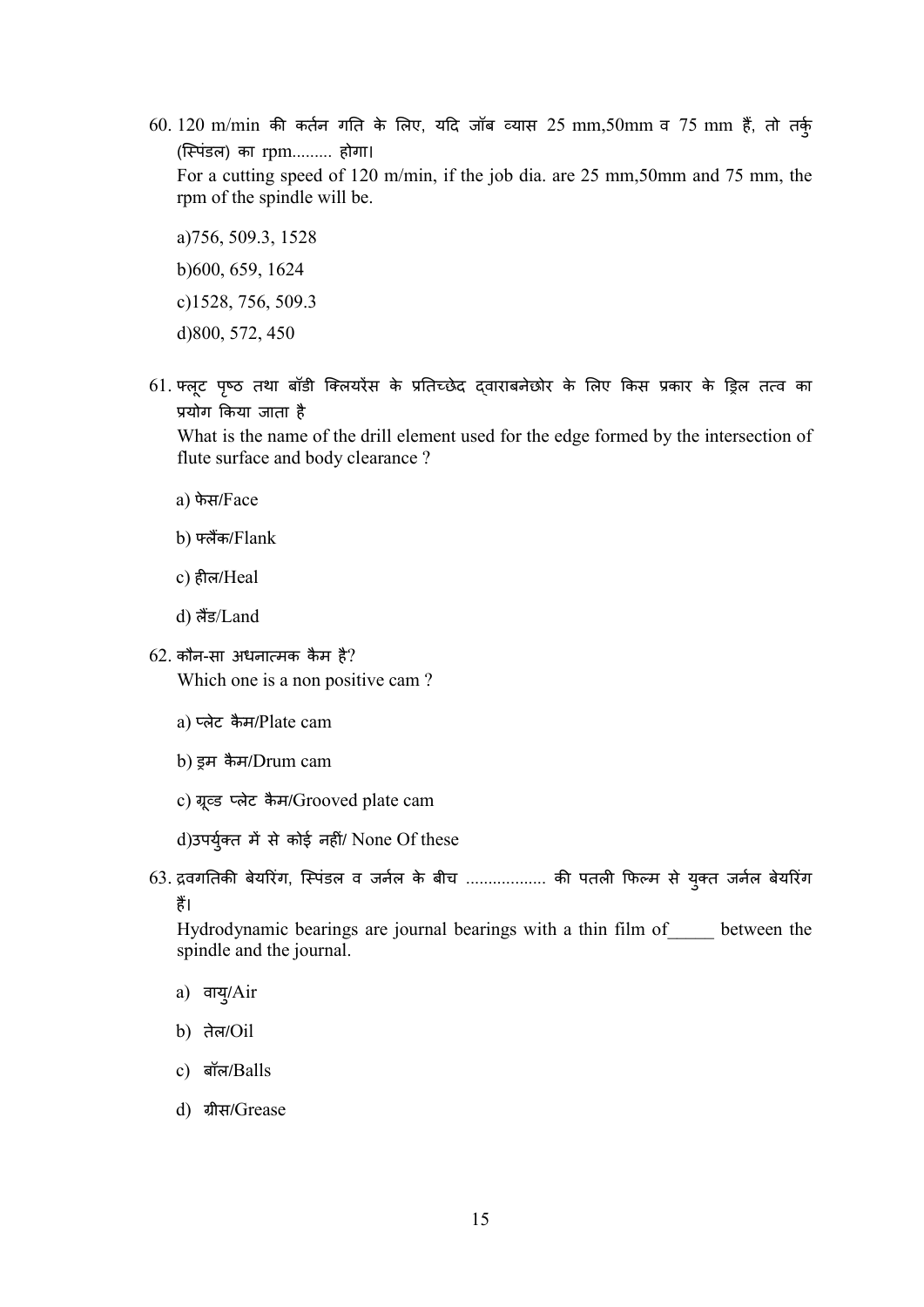- $64$ . साधारण वर्कशॉप में अधिकतर किस प्रकार के मिल्लिंग मशीन का उपयोग कियाजाता है? Which type of milling machine is used mostly in general workshop ?
	- a) कॉलम व नी कार/Column & knee type
	- b) नयत संतर कार/Fixed bed type
	- c) लैनर कार/Planer type
	- d) वशेष कार/Special type
- 65. यदि टेबल स्लॉट्टर कॉलम की ओर तथा उससे दूर गमन करता है, तो उस फीड संचलन का नाम या है?

What is the name of feed movement if table moves towards and away from the column of slotter?

- a) क्रॉस संचलन/Cross movement
- b) वृत्तीय संचलन/Circular movement
- c) ऊवाधर संचलन/Vertical movement
- d) अनु दैय संचलन/Longitudinal movement
- 66. एक कार ने 6 घंटे में 270 km की दूरी तय की। यदि कार समान गति से चलता है, तो कुल 450  ${\rm km}$  की दूरी तय करने में और कितना समय लगेगा? A car covered a distance of 270 km in 6 hours. If the car travels with a uniform

speed, how much more time required to travel a total of 450 km?

- a) 4 घंटे/hrs.
- b) 5 घंटे/hrs.
- c) 3घंटे/hrs.
- d)3 घंटे/hrs. 30 मनट/minutes
- $67$ . सीएनसी में बिंदुशः नियंत्रण मात्र ...................... के उचित है। A point to point control in CNC is suitable only for …………………..
	- a) मिलंग/Milling
	- b) वेधन/Drilling
	- c) टर्निंग/Turning
	- d) सान/Grinding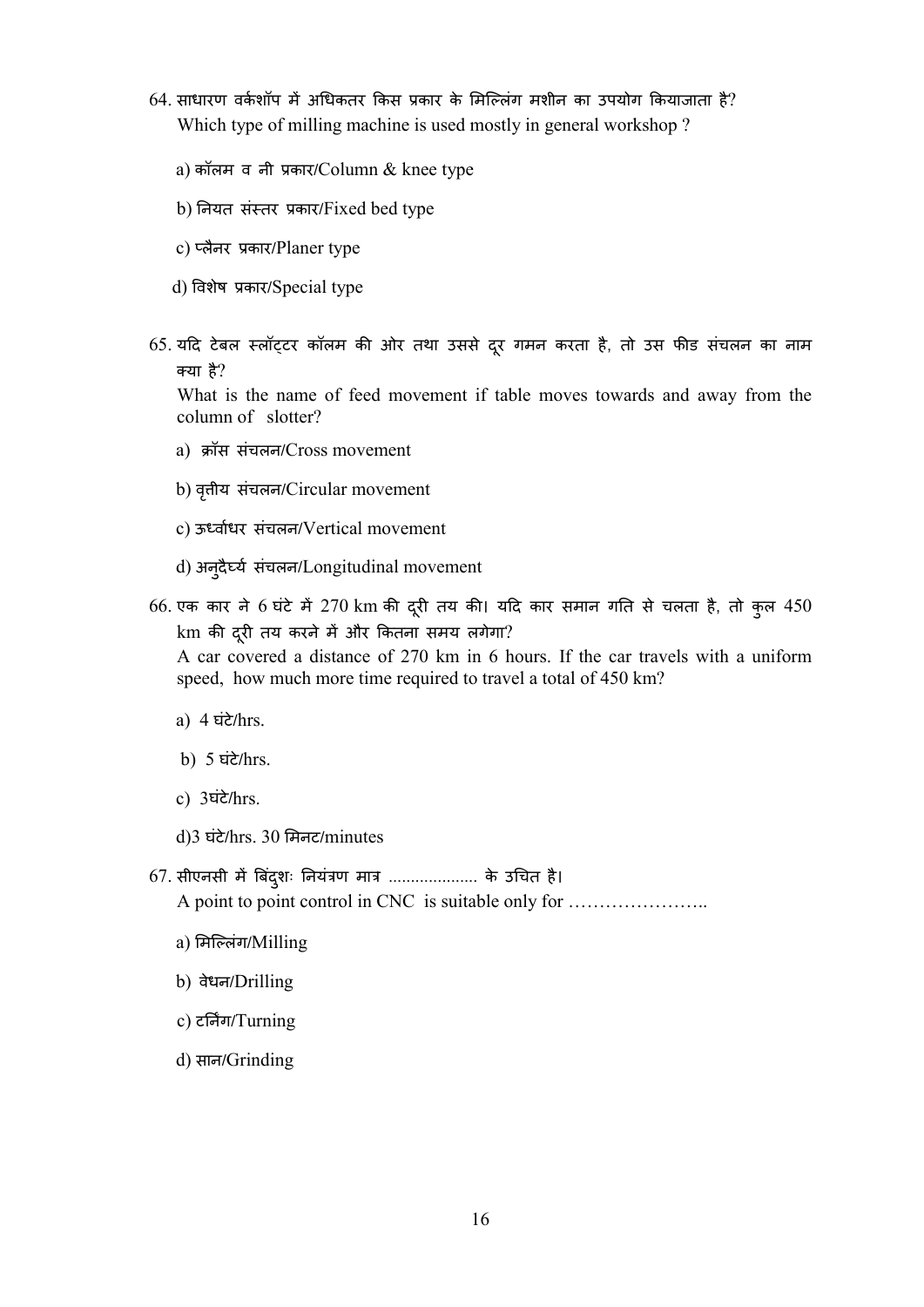$68.$  एक स्क्राइबर का बिंदु कोण ........... है। The point angle of a scriber is

a) 30°

- b)  $60^\circ$
- c) 90°
- d) 12° to 15°
- $69.$  एक साथ दिए गए समीकरण में से 'x 'के मान का पता लगाएं। Find the value of ' x ' from the given simultaneous equations.
	- $8x + 7y = 12$ ,  $4x + 3y = 4$
	- a) -3
	- b) 4
	- c) -4
	- d) -2
- 70. एक मेट्रिक माइक्रोमीटर में, थिंबल का एक पूरा परिक्रमण ............ से आगे बढ़ाता है। In a metric micrometer, a complete revolution of thimble advances
	- a) 0.01mm
	- b) 0.25mm
	- c) 0.50mm
	- d) 1.00mm
- 71. (√5 + √3) (√5 √3)के मान का पता लगाएं। Find the value of  $(\sqrt{5} + \sqrt{3}) (\sqrt{5} - \sqrt{3})$ 
	- a) 9
	- b) 8
	- c) 2
	- d) 7
- $72$ . एक घटक के मापन के दौरान किसे निर्धारित किया जाता है? What is determined while measuring a component
	- a) नामीय आकार/Nominal size
	- b) वातवक आकार/Actual size
	- c) निर्दिष्ट आकार/Specified size
	- d) स्केल आकार/Scale size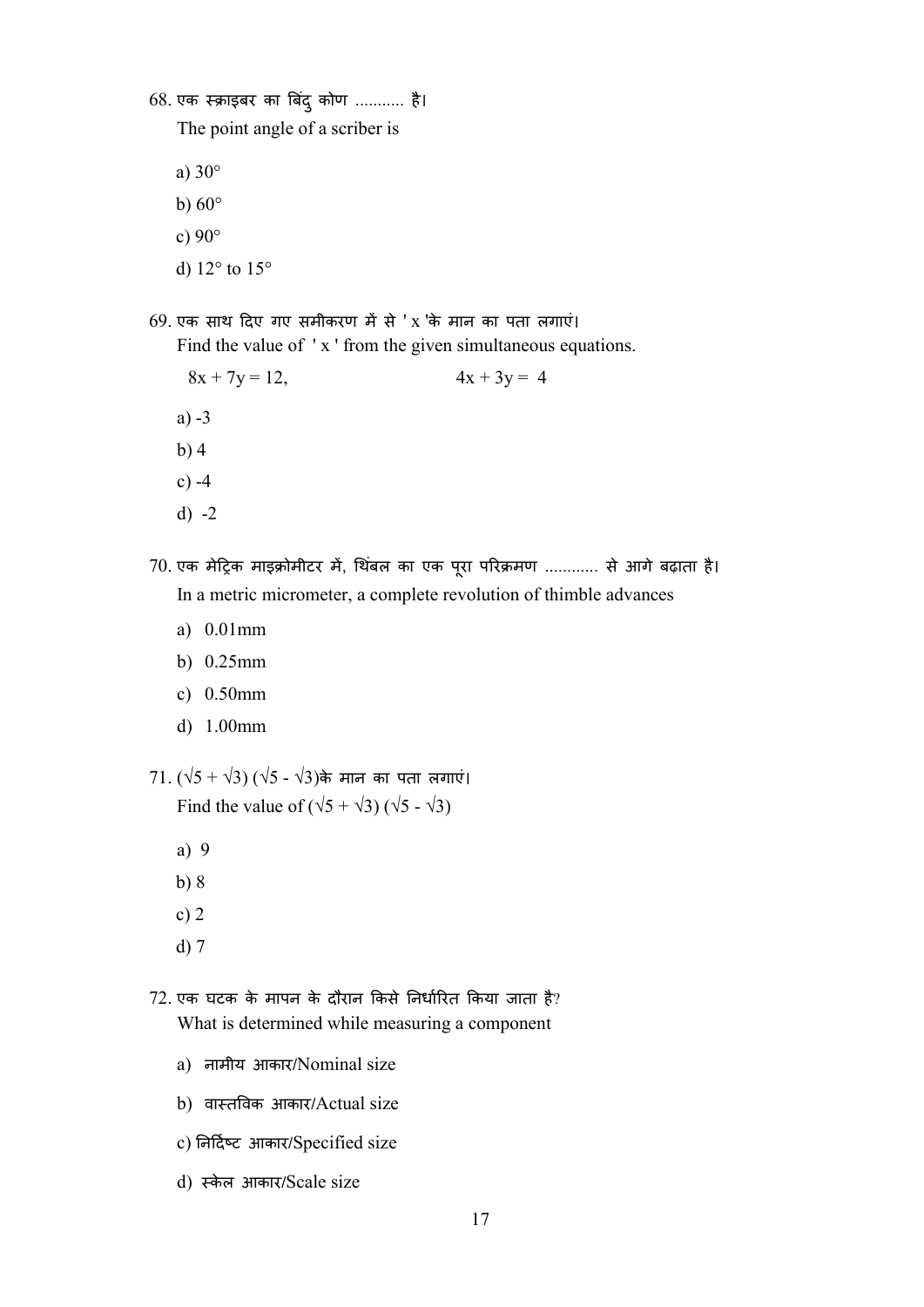$73$ . एक मृद् इस्पात जॉब में  $\emptyset12\text{mm}$  का रीमरित छिद्र बनाया जाना है। यदि छोटा आकार: $0.2\text{mm}$ तथा बड़ा आकार:  $0.05$ mm है, तो रीमर ड्रिल का आकार कितना होगा?

A Ø12mm reamed hole is to be made on mild steel job. What will be the reamer drill size, if Under size: 0.2mm & Over size: 0.05mm

a)11.75 mm

- b) 11.95 mm
- c) 11.80 mm
- d) 11.85 mm
- 74. काउंटर संक टाइप A (IS-3406-1986) स्क्रू को बिठाने के लिए काउंटर संक ड्रिल का कौन-सा कोण उचत होगा?

Which angle of counter sunk drill will be suitable for seating counter sunk type A (IS-3406-1986) screws

- a) काउंटरसिंक ड़िल/Countersink drill 75°
- b) b) काउंटरसिंक ड्रिल/Countersink drill 80°
- c) काउंटरसिंक ड्रिल/Countersink drill 90°
- d) काउंटरसिंक ड्रिल/Countersink drill 120°
- $75$ .  $1/8$  इंच पिच,  $3$ स्टार्ट वर्ग चूड़ी के साथ,  $2$ इंच व्यास के जॉब पर काटे गए,  $\tan\theta$  तक के चूड़ी के हेलस कोण का आकलन कर।

Calculate the helix angle of the thread up to tan  $\theta$ , cut on a job of 2 inch dia., with 1/8 inch pitch, 3 start square thread.

- a) tan  $\theta$  = 0.0615
- b) tan  $\theta$  = 0.0830
- c) tan  $\theta$  = 0.0436
- d) tan  $\theta$  = 0.0765
- 76. 8cm पार्श्व तथा 20 cm ऊंचाई से युक्त षट्भुजीय प्रिज़्म का आयतन .............. है। The hexagonal prism having side is 8cm and height is 20 cm its volume is :
	- a) 1900  $\sqrt{3}$  cm<sup>3</sup>
	- b)  $1270 \sqrt{3}$  cm<sup>3</sup>
	- c) 1920  $\sqrt{3}$  cm<sup>3</sup>
	- d) 1720√3 cm3